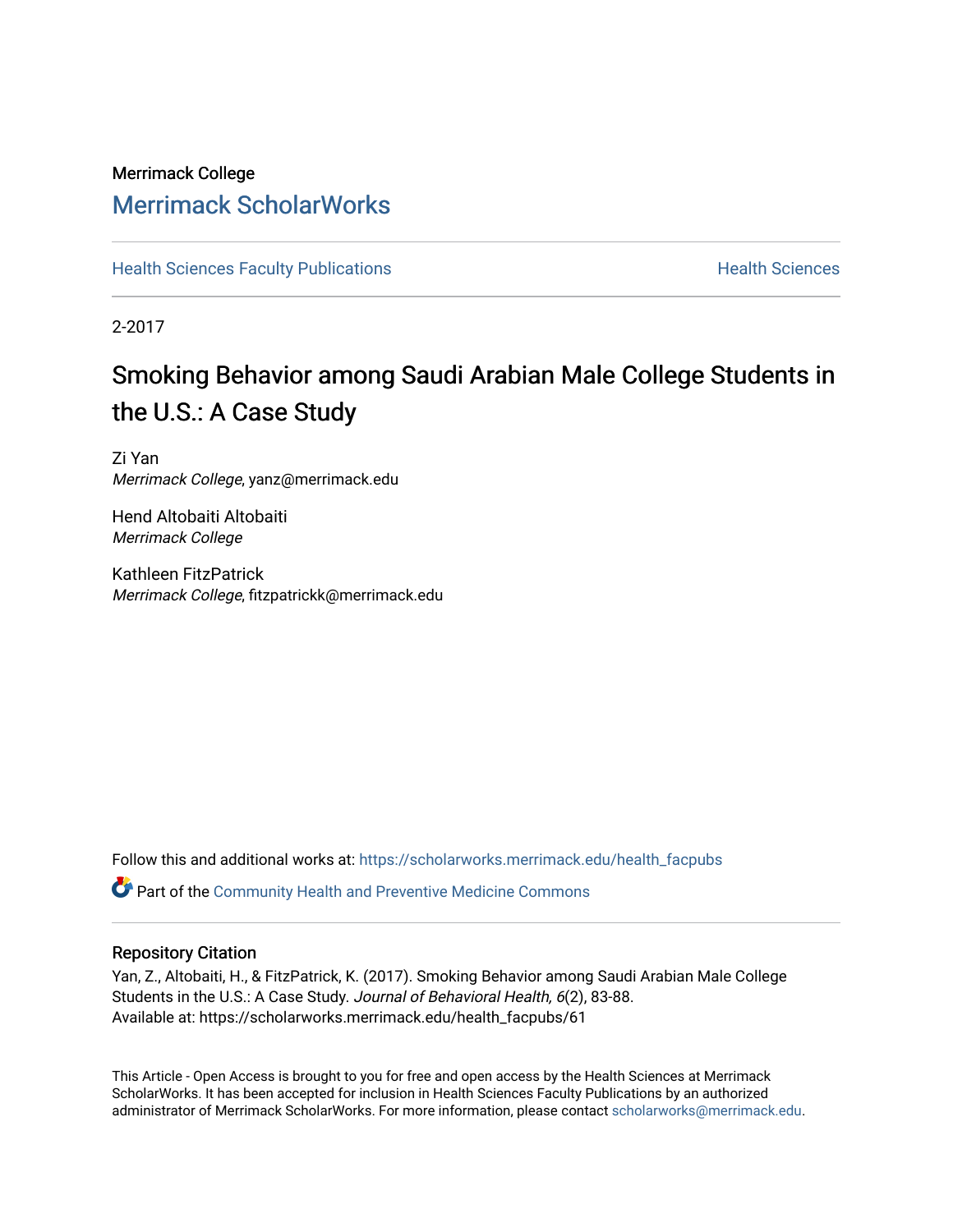## **Smoking behavior among Saudi**  ScopeMed **Arabian male college students in the U.S.: A case study**

## **Zi Yan, Hend Althobaiti, Kathleen Fitz Patrick**

## ABSTRACT

Background: Saudi Arabia is ranked 23<sup>rd</sup> for tobacco consumption globally, and approximately, 25-43% of male college students in Saudi Arabia were smokers. This study uses a qualitative approach to explore the facilitators and barriers that influence the smoking behavior among Saudi international college students in the U.S. **Methods:** About 15 Saudi male international students who studied at a small liberal arts college were recruited and interviewed for about 30-50 min, following a semi-structured interview guideline. **Results:** The hookah was preferred by participants to the cigarettes because of its smell and the entertaining way of doing it. The major facilitators of the smoking behavior were socializing and leisure activity, academic stress, and reduced family influence. The protective factors included cost, accessibility, smoking policy, and influences from American culture. **Conclusion:** It is necessary to consider the Saudi students' social needs, the level of stress, and the influences of the American culture, when health professionals and colleges and universities examine smoking behavior among Saudi international students.

E-mail: yanz@merrimack.edu

Received: June 21, 2016 Accepted: December 10, 2016 Published: February 05, 2017

Address for correspondence: Zi Yan, Merrimack College.

Department of Health Sciences, Merrimack

College

KEY WORDS: Higher education, hookah, international students, Saudi Arabia, water-pipe

## **INTRODUCTION**

Due to a nationwide comprehensive anti-smoking campaigns and education programs, the smoking rate in the U.S. has been decreasing in recent decades. However, the smoking rates remain high in some subpopulation groups. A recent study showed that 22.6% of US college students were smokers [1], higher than the 16.8% in the general population [2]. The major reasons that college students smoke include stress, pleasure/addiction, social interaction, and weight loss [3,4]. Research also showed that tobacco use in college has also been associated with gender, fraternity/sorority membership, sports participation, peer influence, and ethnicity [5].

In recent years, the enrollment of international students in colleges and universities in the U.S. has increased rapidly [6]. The Kingdom of Saudi Arabia is the fourth largest sender of students to the U.S. for higher education [6]. In 2015, there were 59,945 students from Saudi Arabia studying in American colleges and universities [6]. While international students were embracing the education resources in the U.S., they were also found to be at higher risk of practicing unhealthy behaviors including smoking [7], poor diet [8], and physical inactivity [9].

Within the U.S. college student population, international college students from certain countries and regions have significantly higher smoking rates than domestic students. For example, it was reported that 43% of male international college students from South Korea were smokers [7], while about 10-16.8% of American students smoked [10,11]. Although the smoking rate among Saudi international college students is unclear, previous studies indicated that Saudi Arabia is ranked 23rd for tobacco consumption globally [12], and approximately, 25-43% of male college students in Saudi Arabia were smokers [13,14].

In addition, water-pipe smoking has gained popularity as the cigarette smoking rate has decreased. A recent study showed that in 2014, 33% of college students said they had used a water-pipe in the last 12 months, up from 26% in 2013 [1]. Water-pipe usage was found to related to another drug usage including alcohol, cigarettes, and cigars [15]. Another study found that water-pipe use was related to male gender, Arab ethnicity, cigarette smoking, and belief in lower harm [16]. College students who perceived that the water-pipe was more socially acceptable than cigarettes were much more likely to use the water-pipe [17].

In the Middle East region, water-pipe smoking is also called "Shisha," "Maassel," "Hookha," or "Nargilha" and has gained in popularity in countries in the Arabian peninsula, Turkey, India, Pakistan, Bangladesh, and China [18]. It has been estimated that in Saudi Arabia, over 50% of college students who smoked used water-pipe smoking [13]. Although the World Health Organization estimates that one session of water-pipe use delivers as much as 100 times the smoke volume of a single cigarette, water-pipe users usually believed that it was less harmful compared to cigarette smoking [13,16].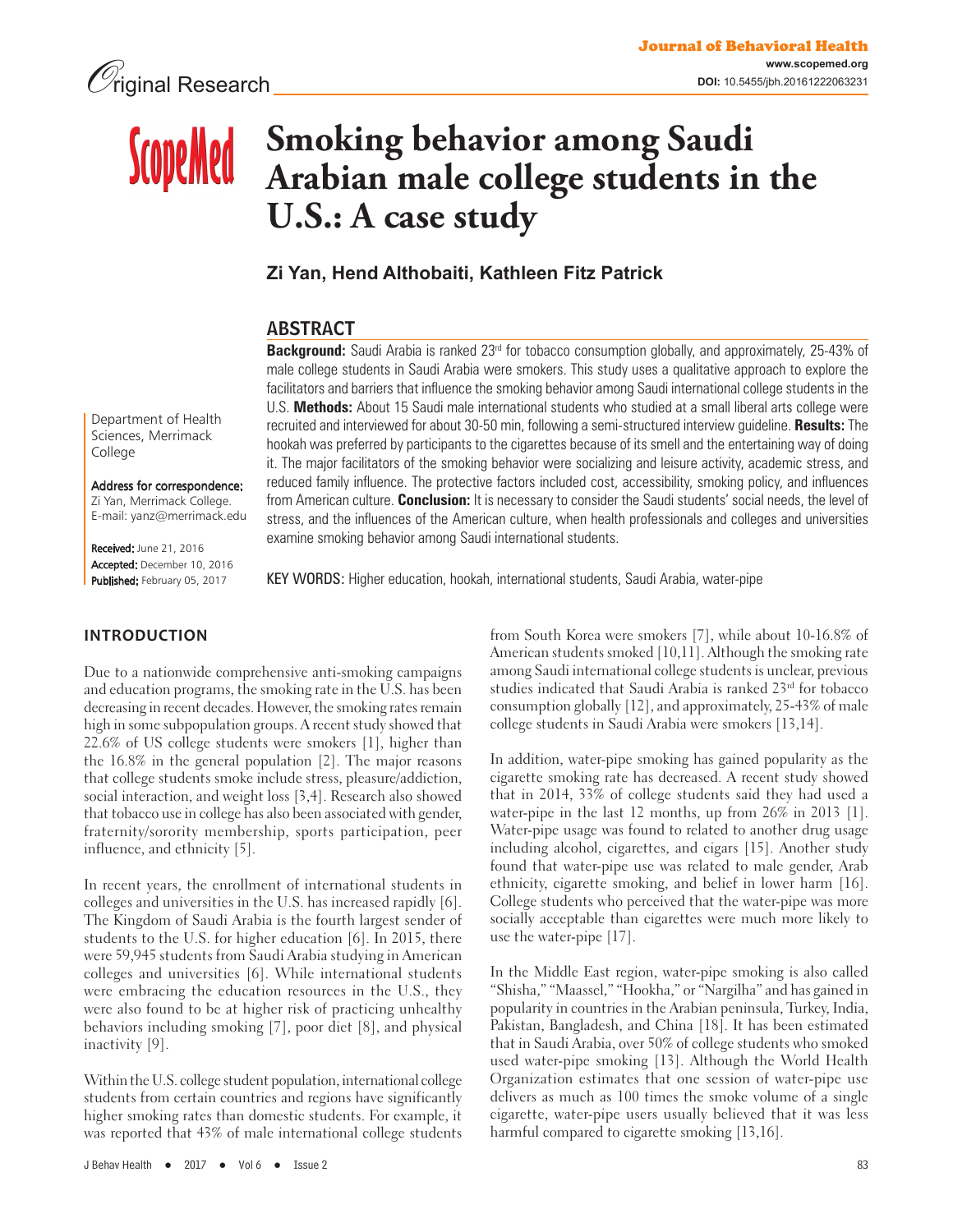Many factors are triggers of developing or continuing smoking behavior for international students. For example, being away from family and friends results in a lack of social support among international students. Different social, cultural, and religious backgrounds make it more challenging for international students to assimilate into American culture [19,20]. In addition, their academic stress may be increased because English is their second language. Saudi students may experience more difficulties as they adapt to the American culture, compared to other international students, due to their different religious practice and belief. Together, those factors may lead to higher smoking rate among Saudi male international students. To the author's knowledge, no study has examined smoking behavior among Saudi international college students in the U.S. Primack et al. [11] suggested that to better understand students' smoking behavior, more qualitative studies should be implemented. Using a qualitative approach, this study aims to explore factors that influence Saudi male students' smoking behavior, specifically the role of American culture and the college environment.

## **METHODS**

## **Approaches**

This study used an open-ended, qualitative approach in an attempt to gain an in-depth understanding of the facilitators of and protective factors related to smoking behavior among Saudi male international college students. In addition, feedback was sought from participants in terms of how colleges and universities could help them to quit smoking. A constructivist paradigm was followed, which maintains that individuals and groups generate meaning [21], in recognition that participants' smoking behaviors would be especially complicated, having been influenced by their past experiences, current environmental exposure, and other life-course dynamics.

The authors are fully aware of their own position in the study. The second author, who was responsible for conducting the interviews and reviewing the themes that the first author identified, is a female Saudi international student who had been studying in the United States for more than 4 years. Her cultural identity is Saudi Arabian, but she had come to understand the Western culture in terms of smoking behavior because it is her academic area of scholarly inquiry. The first author, who is a non-Saudi woman and an experienced researcher in the psychological, sociological, and cultural aspects of health behavior, carefully reviewed the interview guide, independently reviewed the transcripts and subsequent coding, and discussed emerging themes with the second author.

## **Context and Participants**

All of the study participants were from a small (i.e. 2900 students), private, regional and primarily undergraduate comprehensive college located in the Northeast region of United States. There are approximately 200 international students from 17 countries enrolled in the college, including forty from Saudi Arabia. 15 Saudi international male students were recruited to participate in the study through word-of-mouth. Following the 10<sup>th</sup> interview or so, most of the same ideas were being repeatedly expressed. Therefore, the researchers felt that theoretical saturation was accomplished by the time the 15<sup>th</sup> interview was completed. Eligibility criteria for study participation included: (a) Male Saudi international student, (b) studying in the U.S. for more than 1 year, (c) current or previous smoker (including water-pipe, cigarette, cigar, and smokeless tobacco).

### **Data Collection and Analysis**

Before the interview, the participants were informed about the nature of the interview process and assured that their names would not be associated with the recording. Written consent was obtained from each participant before the interview. The second author led all the interviews which were held at a place on campus chosen by the interviewee (e.g. library, classroom, and student lounge). Participants chose to be interviewed in either Arabic or English. All interviews lasted between 30 and 50 min. Interviews were conducted one-on-one using a semi-structured format, and an interview guide was followed. All interview questions were designed to address the research purpose. That is, what motivates them to smoke? What are the facilitators of their smoking behavior? What barriers to smoking do they encounter? How does American culture influence their smoking behavior? All interviews were digitally recorded and transcribed verbatim. The major themes were then identified by the first author. All authors then discussed and classified the themes into categories of facilitators, protective factors, and attitudes toward quitting smoking. All participants received pseudonyms to protect their confidentiality.

## **RESULTS**

The average age of the participants was 22 (standard deviation  $[SD] = 1.3$ ). The average length of stay in the U.S. was 3.2 years  $(SD = 2.1)$ . All of the 15 participants were current smokers, among whom 13.3% ( $n = 2$ ) smoked the water-pipe only, 40%  $(n = 6)$  smoked cigarettes only, and 46.7%  $(n = 7)$  smoked both the water-pipe and cigarettes. In addition, 7 out of the 15 participants started to smoke only after they came to the U.S., while the rest of them started to smoke when they were in Saudi.

The type of smoking agent (hookah or cigarettes) was determined based on smell, perceived health benefits, availability of the equipment, etc. 10 participants said that they preferred the hookah to cigarettes because the hookah had a better smell than cigarettes. Interestingly, some of them believed that because the hookah had a better smell, it was less harmful to health compared to cigarettes. In addition, five participants smoked the hookah less often because they did not have the equipment to do it, so they only smoked it at their friends' homes. Furthermore, since smoking the water-pipe needs some preparation and takes a longer time, some of the participants chose to smoke cigarettes, as it was more convenient and required no preparation.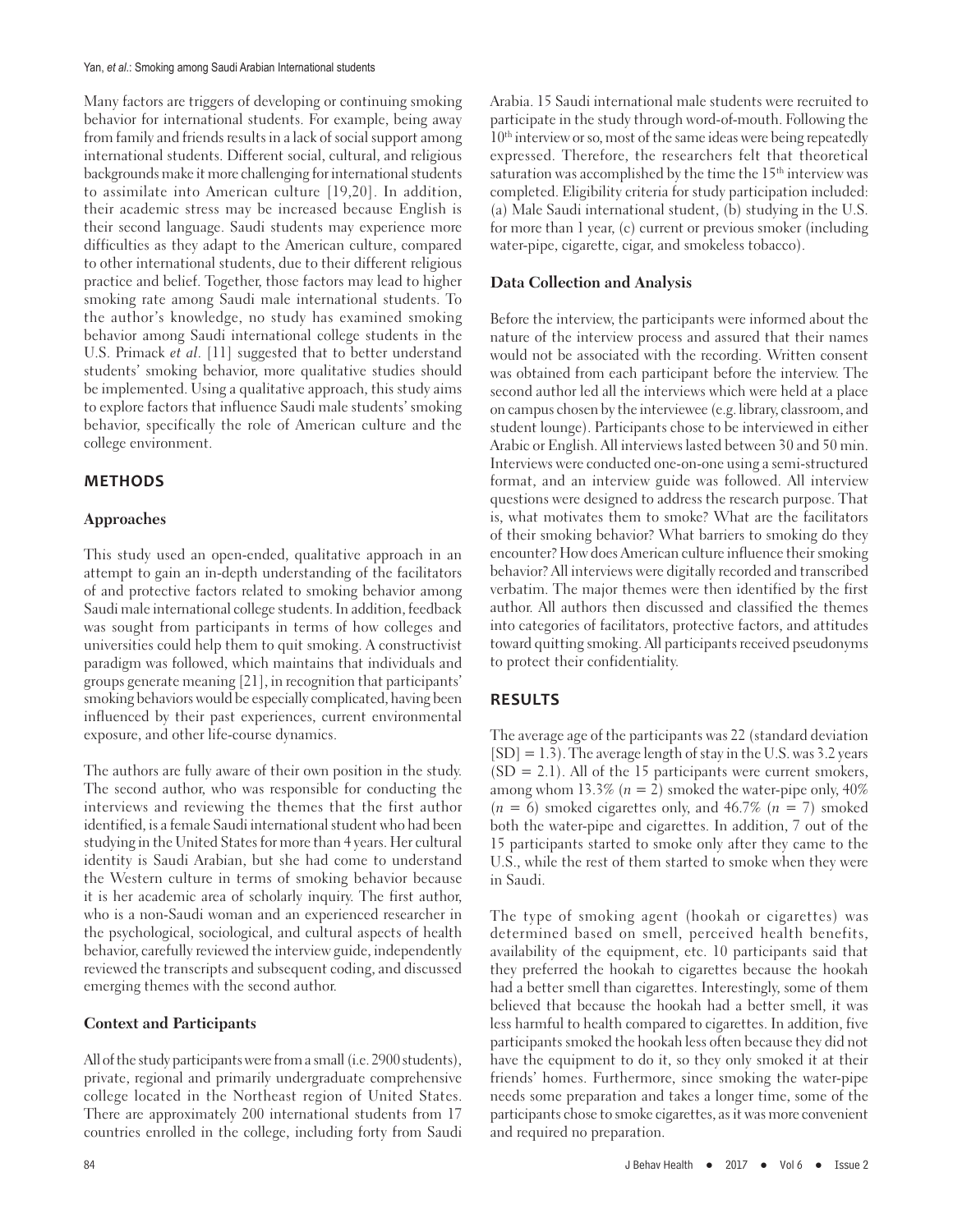#### **The Major Facilitators**

#### Social and leisure activity

Every single student said that being with a friend was a trigger of the smoking behavior. The majority of them said they rarely smoked alone. Specifically, they expressed that smoking the hookah was something they did more often with friends compared to smoking cigarettes. They explained that when they smoked the hookah, they usually shared the equipment, which made it more entertaining. Eight interviewees admitted that smoking had become an indispensable part of their social events, such as weekend parties. Saad and Majd commented:

Sometimes I can control myself but usually I ask them for one, because when I see them all smoking I would ask for one.

I am not addicted to cigarettes. I am just a social smoker. I smoke because my friends do so.

About one-third of the participants chose to smoke as a leisure activity. They expressed that there were not many leisure activities they could do beyond school time, so smoking became an entertainment. In addition, Saudi participants also pointed out that unlike American students who often chose drinking as a leisure and social activity, they did not drink for religious reasons, which made it more challenging for them to socialize with American friends. As a result, smoking is a leisure activity that they can do it with their Saudi friends or alone. When they were at a party, smoking was something they did together for fun, but when they were alone and felt there was nothing else that interested them, smoking became a leisure activity. Basir commented:

Sometime I felt bored and nothing else to do, it (smoking)'s the only way of entertainment for me.

Smoking as a social and leisure activity also prevents participants from quitting. Even though all participants were currently smokers, approximately 75% of the participants actually thought about quitting. Most of them agreed that having smoking friends or smoking to socialize with friends made quitting very challenging. Saal's comment well reflected this:

I would say, (one barrier was) that a lot of my friends smoke so it's hard to be around them without smoking, and also seeing the cigarette in supermarket can be really tempting.

#### Academic pressure and stress

Five out of the 15 students (33.3%) said that stress was another trigger of their smoking behavior. They explained that studying in the U.S. as an international student was very stressful, and when they felt stressed by schoolwork, they tended to light a cigarette. The cigarette helped them to reduce their stress level and concentrate when studying. The following quotes from Ali and Sabur expressed this well.

It was because of schoolwork (that I smoke). I am having too many hard classes, so smoking is just a way to relieve my stress, and it is kind of away to lose time when am studying. I am a commuter so the college life, (things) like all the parties that are going on do not affect me, but the stress from all schoolwork and difficult classes made me smoke more.

#### Absence of family's influence

One-third of the students commented that they were not allowed or expected by their families to smoke in Saudi. Being in the U.S. alone, they felt that they had more freedom to do things they wanted to do, including smoking. Two students, Mahad and Basir commented, respectively:

I don't like to smoke over there (at Saudi) because I don't want to get in trouble with my family. My parents would be very angry if I do so. But now I am not, they do not know what I do and I feel I do not have the pressure from my family to keep me away from smoking.

Both my dad and brother smoke hookah. My dad is a heavy hookah smoker, and my younger brother smokes occasionally…even so, my dad would be extremely mad if he finds out that I smoke. But if I smoke here, they would not know so I do not have to worry about it.

#### **Protective Factors**

#### Cost and accessibility

About 20% of the participants smoked less in the U.S. compared to when they were in Saudi. One major reason was the cost. They revealed that cigarettes were much cheaper in Saudi compared to in the U.S. As an international student with no income; they had to consider the cost of smoking. Actually, about 75% of the participants said that they drove to a neighboring state to buy the cigarettes because the price was much cheaper than in the local stores. Saal expressed:

First of all, it (cigarettes) is way cheaper in Saudi, all of my friend smoke, and am all the time with my friends, and finally, it can get very boring in Saudi and we have nothing else to do. And beside there are a lot of hookah places in Saudi.

Most participants revealed that it was much more difficult to buy cigarettes in the U.S. compared to Saudi. There were only a few designated places where they could purchase cigarettes. The community in which the college is located recently raised the legal age to purchase cigarettes to 21 and the major drug store chain nearby no longer sells tobacco products. Moreover, as most of them did not have a car, they had to either walk or ask friends who had a car to offer them a ride to buy cigarettes. Overall, participants revealed that the low accessibility to cigarettes made smoking more challenging for them.

#### Restrictions

Saudi students also agreed that there were more smoking restrictions in the U.S. (e.g., no smoking policy in public places) than in Saudi Arabia, which also discouraged their smoking behavior. Actually, as the participants' institution had limited smoking areas on campus, most participants said they smoked more on weekends when they were at home or at friends' homes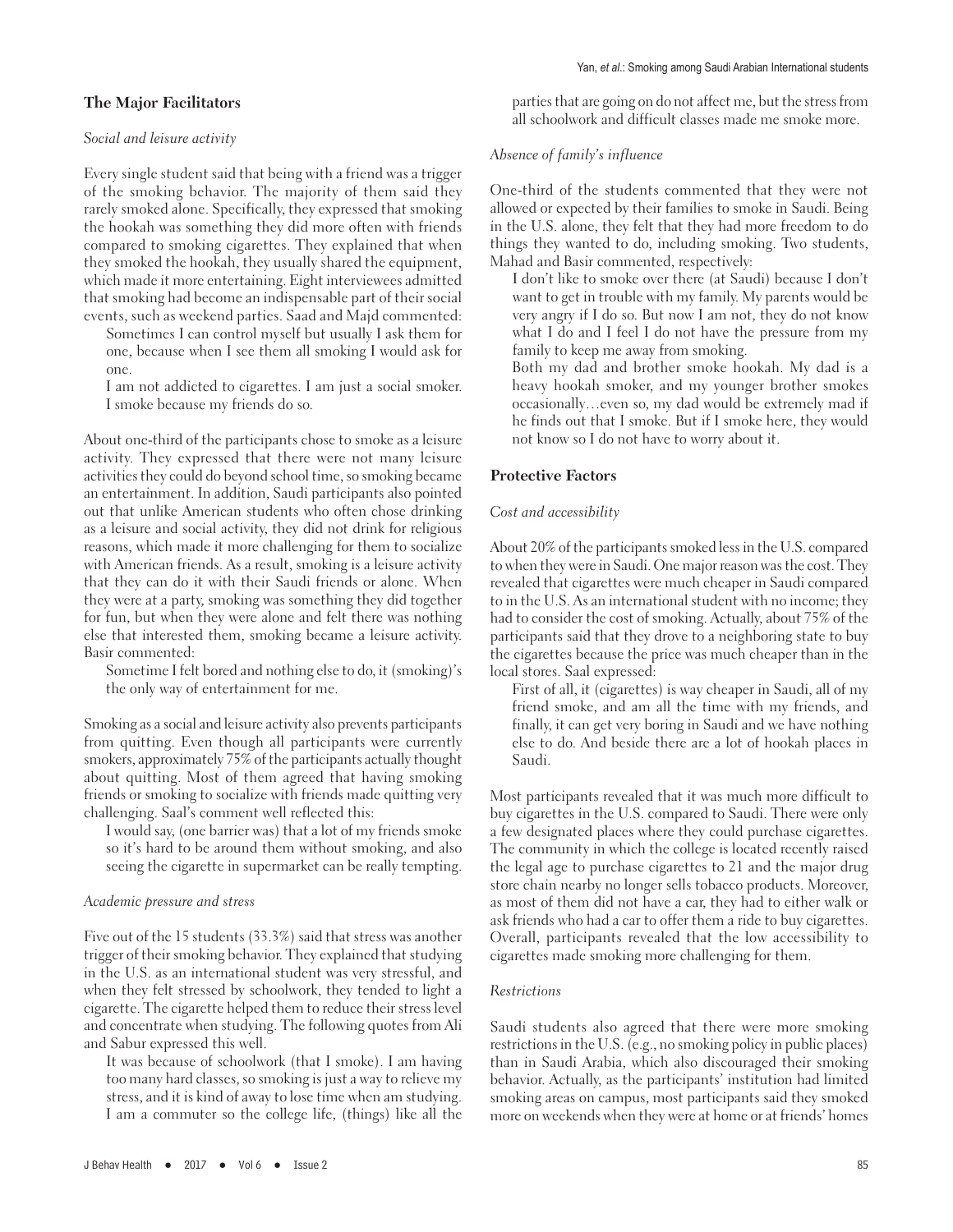- instead of on campus. Jamal and Ali expressed, respectively:
	- I think in America there are a lot of restrictions on smokers, like you can only smoke outdoor and even some outdoor places you can't smoke in, while Saudi Arabia there are a lot of places where we can smoke indoor, also in America the request to see an ID before you buy cigarettes while in Saudi they do not. The price and taxes on cigarettes here are very expensive compared to Saudi…also now CVS is starting to be cigarettes free market (they do not see cigarettes anymore), which makes buying cigarettes more difficult. I live on campus. I am not allowed to smoke in my room. In addition, neither of my roommate smokes, so I do not have anybody to smoke with. Hence, I smoke less after I came to the U.S. I only smoke with my Saudi friends now.

#### American culture

American culture also played a positive role in terms of discouraging smoking behavior. They noted that the U.S. was very "smoking unfriendly." Besides the high cost and low accessibility of cigarettes, and restrictions of smoking area, they also noticed that American students did not like others to smoke around them. For example, five Saudi students revealed that even if they smoked at the designated smoking areas, some American students still minded the smoke they created and showed dislike toward their smoking behavior.

In addition, a few students commented that American students, in general, pursued a more positive lifestyle compared to Saudi culture such as exercising, healthy eating, and not smoking. The relatively positive lifestyle that American students pursue also encouraged Saudi student to revisit their own health behaviors. Even they had not quit smoking yet, they were more aware of other healthier choices. Saad and Abdul commented, respectively:

Even there are places on campus where you can smoke, I still try not to do it on campus because Americans would mind if I smoke in front of them. I think they just care about their health more. Whereas in Saudi, I can smoke everywhere and if people see me smoke, they will come to join in me.

When I was in Saudi I was lazy, I didn't go to the gym or eat healthy and smoked frequently, but when I came here my lifestyle changed and I became more healthy so I didn't smoke as much, because I wanted to be a healthier person…. everyone is trying to live a healthy lifestyle and I guess I just want to be one of them.

## **DISCUSSION**

This study found that socializing with friends and leisure activity, academic pressure and stress, and the absence of family influences, were major factors facilitating smoking in Saudi international students. Several factors serve as protective factors against smoking including the cost of cigarettes, accessibility, strict smoking policy, and American culture.

First of all, this study also found that water-pipe smoking was popular among Saudi international students in the U.S. Many participants had the false belief that water-pipe smoking was less harmful than cigarette smoking although water-pipe smoking is identified as being as harmful as cigarette smoking [22]. The pleasant taste and aroma of the water-pipe may have made them believe it was relatively healthy. This may also be because the widespread attention focused on the dangers of cigarette smoking unintentionally encourages water-pipe smoking, as sometimes happens with smokeless tobacco and more recently electronic cigarettes. In addition, in some Arab countries, hookah smoking carries less social stigma than cigarette smoking [23]. Most of the smoking education programs in the U.S. focus on cigarette smoking, as the water-pipe is less popular in American colleges and universities compared to those in Saudi Arabia. The results herein indicate that colleges and universities should also provide water-pipe smoking related education to their Saudi international students.

The major motivation to smoke was socializing with friends, which is a common motivation for smokers in both Saudi Arabia [12,24] and the US [25]. However, being away from family and friends makes social support more important for international students than for domestic students [26,27]. According to Berry's acculturation theory [28], international students who have not successfully integrated or assimilated to the host country often socialize with their peers who are from the same countries. They also practice activities together to manage acculturation stress including smoking, drinking, and cooking. Because Saudi students may lack other social support, smoking is a norm when they socialize with each other. Research also found that social interaction with host nationals provided both moderating and mediating effects related to decreased levels of stress and the difficulties associated with cultural adaptation [29]. Social support and the campus environment have more profound impact than factors such as individuals' knowledge and attitude toward smoking [30]. This study suggests, however, that more social support should be provided to Saudi international students so they can interact more with other students, particularly non-smokers, and break the norm of smoking.

Because international students, in general, do not have many family and friends near the host institution, they lacked social connections to keep them entertained during their leisure time. In addition, for religious reasons, Saudi students do not drink, which reduces their social interactions with American students among whom drinking is more common [31]. Obviously, Saudi students should not be encouraged to drink to socialize with other American students (which is another problem that must be addressed), but when more culturally acceptable and appealing activities are introduced and available to them, they are less likely to rely on smoking as a leisure activity.

Many participants indicated that the coursework in the U.S. was very challenging for them, so smoking became one of their stress management tools. Research has shown that, as English was not the first language for most international students, they usually experienced more academic difficulties compared to domestic students [20]. This indirectly leads to their practices of unhealthy behaviors including smoking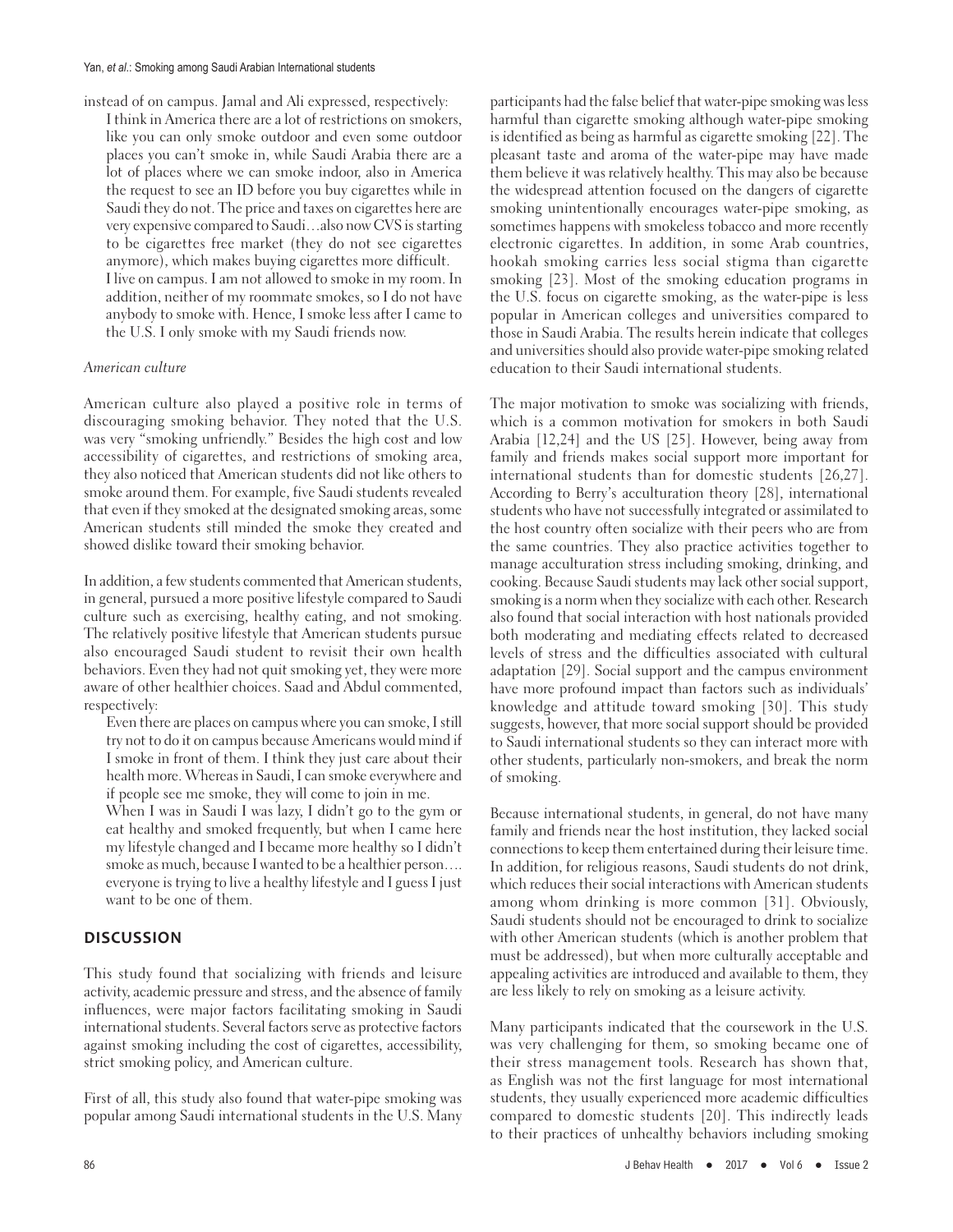and drinking. In addition, previous research also found that academic performance was negatively related to the odds of smoking among male college students in Saudi Arabia [32]. Hence, colleges and universities should provide more supports targeted to international students to reduce their stress level and help them become more successful academically.

Unlike previous studies reporting that family has profound influence on college students' smoking behavior [33], this study found that being away from family can also serve as a trigger to initiate smoking behavior for Saudi international students, as they felt their parents no longer controlled their behaviors. This may be more true for Saudi male students since in Arabic culture, 93% of parents did not allow their children to smoke [14]. As this restriction disappeared after they came to the U.S., they were more likely to start smoking.

The current studies also found that most participants indicated that they either tried to quit previously or planned to do so in the near future. Unfortunately, none of them quit successfully. This indicates a lack of support for international students to quit smoking. Even though the quit-smoking counseling programs are often available to international students, studies found it was challenging for them to use due to culture and language barriers [34]. It is suggested that colleges and universities that have a high enrollment of international students should make tailored plans to reach out to those students, identify their health-related needs, and help them achieve a healthy lifestyle. For example, a study conducted by Yan et al. reported that a 6-week peer health education program helped international students to improve their knowledge of and attitude toward physical activity, nutrition, and smoking [35].

One of the most interesting findings was that American culture played a positive role in reducing the smoking behavior. With the success of the anti-smoking campaign that has been going on since 1965, the smoking rate among Americans decreased from 42.4% in 1965 to 16.8% in 2014 [36]. As people are also more aware of second-hand smoking, we found that their negative attitudes toward smoking (and its smell) have influenced the Saudi students and changed their attitudes toward smoking to some degree. In addition, a lot of participants expressed that observation of their American peers trying to pursue a healthier lifestyle (e.g., exercise and healthy diet) made them reexamine their own health behaviors. According to Berry's acculturation theory [27], this showed that although the Saudi students had not changed their behavior yet, the new environment (i.e., American culture) has impacted their attitude toward a healthier lifestyle. Previous studies also reported the positive impact of American culture on international students' health behaviors such as physical activity [9].

This is the first qualitative study that examines smoking behavior among Saudi international students in the U.S. The results of this study may not only help to understand their smoking behavior but may also provide guidance for future intervention programs to help them quit smoking. The limitations of the study included the small number of participants and that the participants were from one institution, with a relatively low total number of international students. In addition, having a female interviewer may limit the amount of information that the male interviewees gave.

#### **CONCLUSIONS**

Findings from the study call for comprehensive strategies for intervening and preventing Saudi students' tobacco use, including the use of the water-pipe. In addition, it is necessary to pay attention to their social needs, the level of stress, and the influences of the American culture. Specifically, social support programs, as well as wellness services for international students, should be an integral part of the overall campus services for students.

#### **REFERENCES**

- 1. National Institutes of Health. Monitoring the Future. National Survey Results on Drug Use. 1975-2014. 2014. Available from: http://www. monitoringthefuture.org/pubs/monographs/mtf-vol2\_2014.pdf. [Last accessed on 2015 Nov 12].
- 2. Centers for Disease Control and Prevention. Current Cigarette Smoking among adults in the United States. 2015. Available from: http://www.cdc.gov/tobacco/data\_statistics/fact\_sheets/adult\_data/ cig\_smoking. [Last accessed on 2015 Nov 12].
- 3. Rosa JD, Aloise-Young PA, Henry KL. Using motives for smoking to distinguish between different college student smoker typologies. Psychol Addict Behav 2014;28:1297-304.
- Carroll SL, Lee RE, Kaur H, Harris KJ, Strother ML, Huang TT. Smoking, weight loss intention and obesity-promoting behaviors in college students. J Am Coll Nutr 2006;25:348-53.
- 5. Morrell HE, Cohen LM, Bacchi D, West J. Predictors of smoking and smokeless tobacco use in college students: A preliminary study using web-based survey methodology. J Am Coll Health 2005;54:108-15.
- 6. Institute of International Education (IEE). Open Doors Data: Fact Sheet by Country, 2015. 2015. Available from: http://www.Users/ ziyan/Downloads/Fast-Facts-2015%20(1).pdf. [Last accessed on 2015 Nov 12].
- 7. Sa J, Seo DC, Nelson TF, Lohrmann DK. Cigarette smoking among Korean international college students in the United States. J Am Coll Health 2013;61:454-67.
- 8. Wardle J, Haase AM, Steptoe A. Body image and weight control in young adults: International comparisons in university students from 22 countries. Int J Obes 2006;30:644-51.
- 9. Yan Z, Cardinal BJ. Perception of physical activity participation of Chinese female graduate students: A case study. Res Q Exerc Sport 2013;84:384-96.
- 10. American College Health Association. National College Assessment Report: International and Domestic UPC Students. 2014. Available from: https://www.engemannshc.usc.edu/files/2012/12/NCHA-Report-2014-University-Park-Campus-International-and-Domestic. pdf, https://www.engemannshc.usc.edu/files/2012/12/NCHA-Report-2014-University-Park-Campus-International-and-Domestic.pdf. [Last accessed on 2015 Nov 12].
- 11. Primack BA, Walsh M, Bryce C, Eissenberg T. Water-pipe tobacco smoking among middle and high school students in Arizona. Pediatrics 2009;123:e282-8.
- 12. Almutairi KM. Smoking among Saudi students: A review of risk factors and early intentions of smoking. J Community Health 2014;39:901-7.
- 13. Mahfouz MS, Rashad MA, Abdelrahim MG, Makeen A. Tobacco use among university students of Jazan region: Gender differences and associated factors. BioMed Res Int 2014;2014:1-7.
- 14. Mandil A, BinSaeed A, Dabbagh R, Shaikh SA, AlSaadi M, Khan M. Smoking among Saudi university students: Consumption patterns and risk factors. East Mediterr Health J 2011;17:309-16.
- 15. Montgomery SB, De Borba-Silva M, Singh P, dos Santos H, Job JS, Brink TL. Exploring demographic and substance use correlates of hookah use in a sample of Southern California Community College students. Calif J Health Promot 2015;13:26-37.